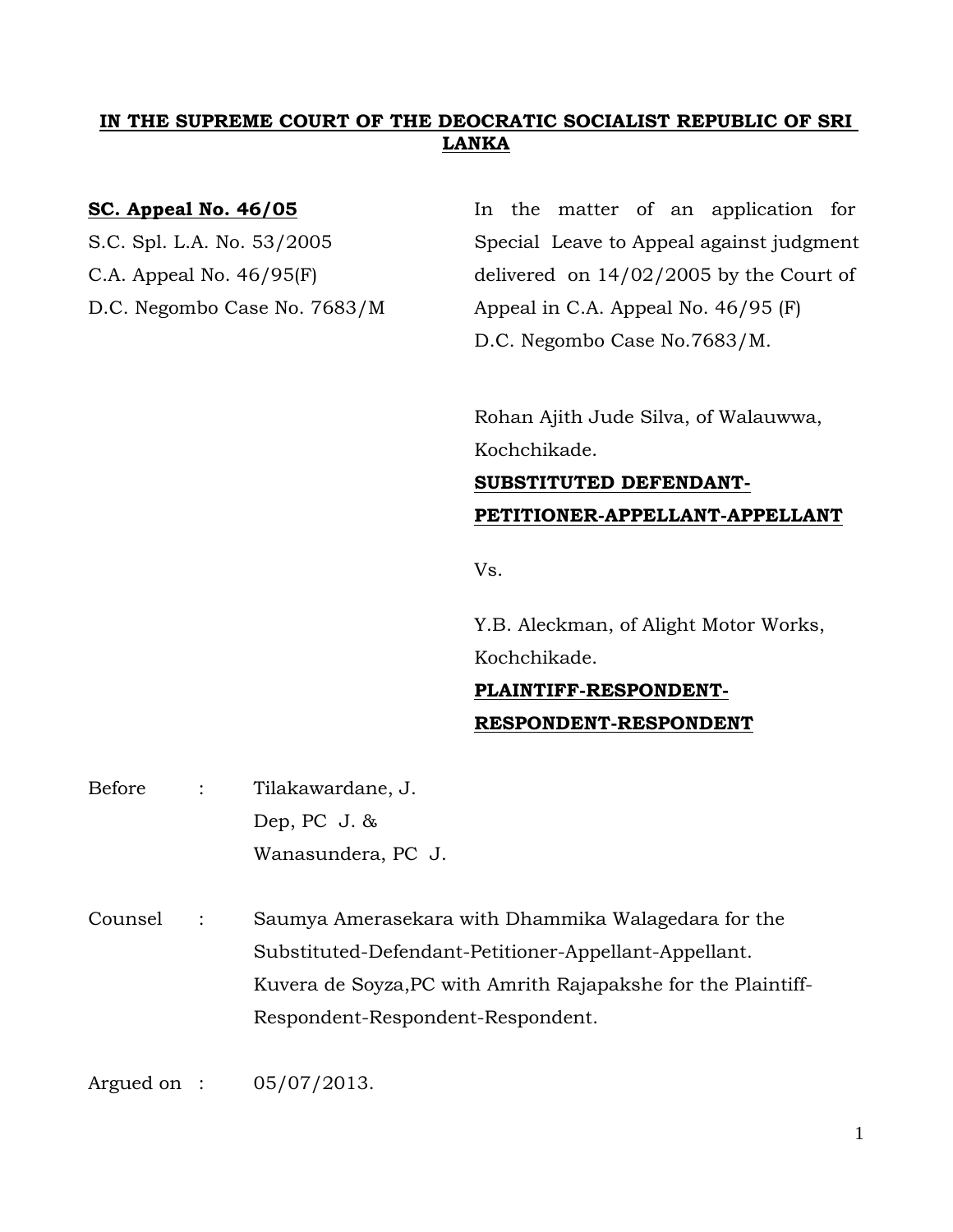# Decided on : 18/11/2013.

### **SHIRANEE TILAKAWARDANE, J.**

Special Leave was granted by this Court in order to enable an Appeal against the Judgment delivered by the Court of Appeal on 14.02.2005.

Leave was granted on the following questions of law:

- 1. Whether the Court of Appeal erred by holding that there had been no reasonable grounds for the default of appearance on 05.02.1993 and in deciding that the case of **Kathiresu v Sinniah** (*71 NLR 450)* was inapplicable in this case;
- 2. Whether the Court of Appeal had erred in holding that, legally admissible evidence had been led at the *ex-parte* trial and further, by refusing to act in revision.

The facts relating to this appeal are as follows. Prior to the institution of this action the Plaintiff-Respondent-Respondent-Respondent (hereinafter referred to as the Respondent) was ejected from the premises located at No.11, Negombo Road, Kochikade, by the mother of the Substituted-Defendant-Petitioner-Appellant-Appellant (hereinafter referred to as the Petitioner). The said action was instituted in the District Court by the Petitioner's mother who was the original Defendant in this case. In this regard and judgment was entered in favour of the mother of the Petitioner (the original Defendant in this case) at the District Court which was later upheld by the Court of Appeal. Subsequently, the present action was instituted by the Respondent against the mother of the Petitioner (the original Defendant) on the grounds that the writ of the District Court in Negombo in the said case was wrongfully issued and that the loss and damage caused to the machinery and business of the Respondent by the Fiscal Officer was not compensated for by the Petitioner.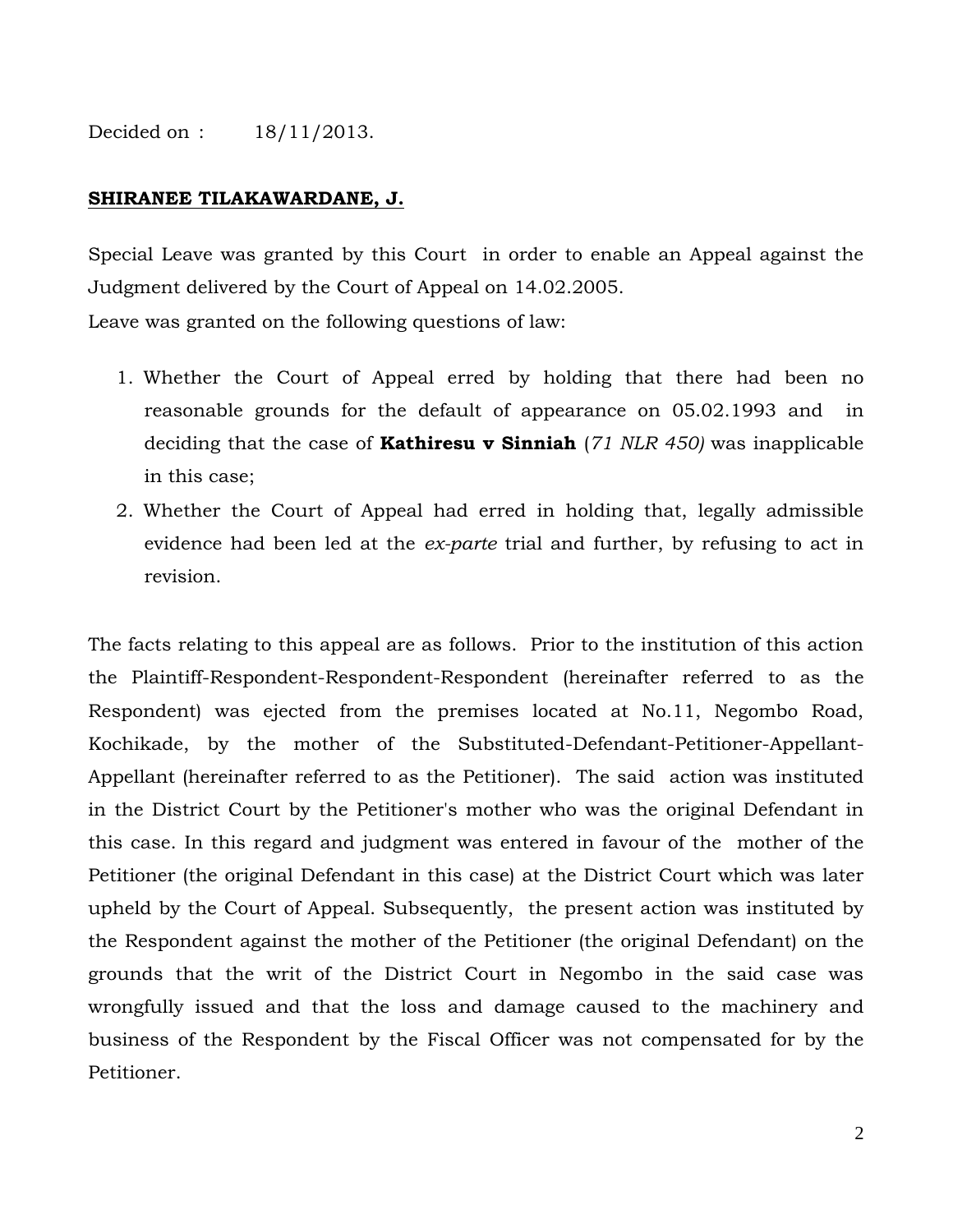The context is created by the fact that the mother of the Petitioner, the original Defendant in this case on 28.10.1992 received summons from the Court with a plaint that claimed Rs. 1,825,000.00 in damages. Upon receipt of this summons the original Defendant the mother of the Petitioner along with her son, met with Mr. Panditharatne who accepted payment for the filing of the answer in accordance with the summons. He had then, mistakenly recorded the summons returnable date for filing Answers as 05.03.1993, as opposed to the actual date of 05.02.1993. Evidence to affirm this fact has been tendered by the Petitioner and marked as  $\delta$ 1 and  $\delta$ 6 (*a*). This error was discovered subsequent to the scheduling of the *ex-parte* trial by the District Court to be held on 27.04.1993 and Mr. Panditharatne contacted Mr. E. B. K. De Zoysa, the Attorney retained by the Respondents, in order to ascertain whether the consent of the Respondents could be obtained to vacate the order fixing the case for *ex-parte* trial. However, Mr. De Zoysa failed to procure his clients' consent to do so. Therefore, Mr. Panditharatne also filed a motion in Court to provide the Court with the notice of his failure to appear on the said date.

On 27.04.1993 the case was taken up for an *ex-parte* trial and Mr. Panditharatne offered to pay the cost of the Respondent and moved to allow his client to file her answer. However, this offer too was rejected by the Respondent. Therefore , the case was heard by the District Court *ex-parte,* where the Respondent alleged that the abovementioned writ was issued wrongfully and the District Court entered judgment in favour of the Respondent as the evidence of the Respondent remained undisputed and un-contradicted.

In the District Court, the Petitioner's mother refused to vacate the *ex-parte* action as the Court was of the opinion that the failure of the Petitioner's mother to appear before the Court was due to her negligence and not a mistake. Furthermore, the Petitioner's appeal to the Court of Appeal to set aside the order of the District Court which refused to vacate the ex-parte decree was dismissed on the basis that the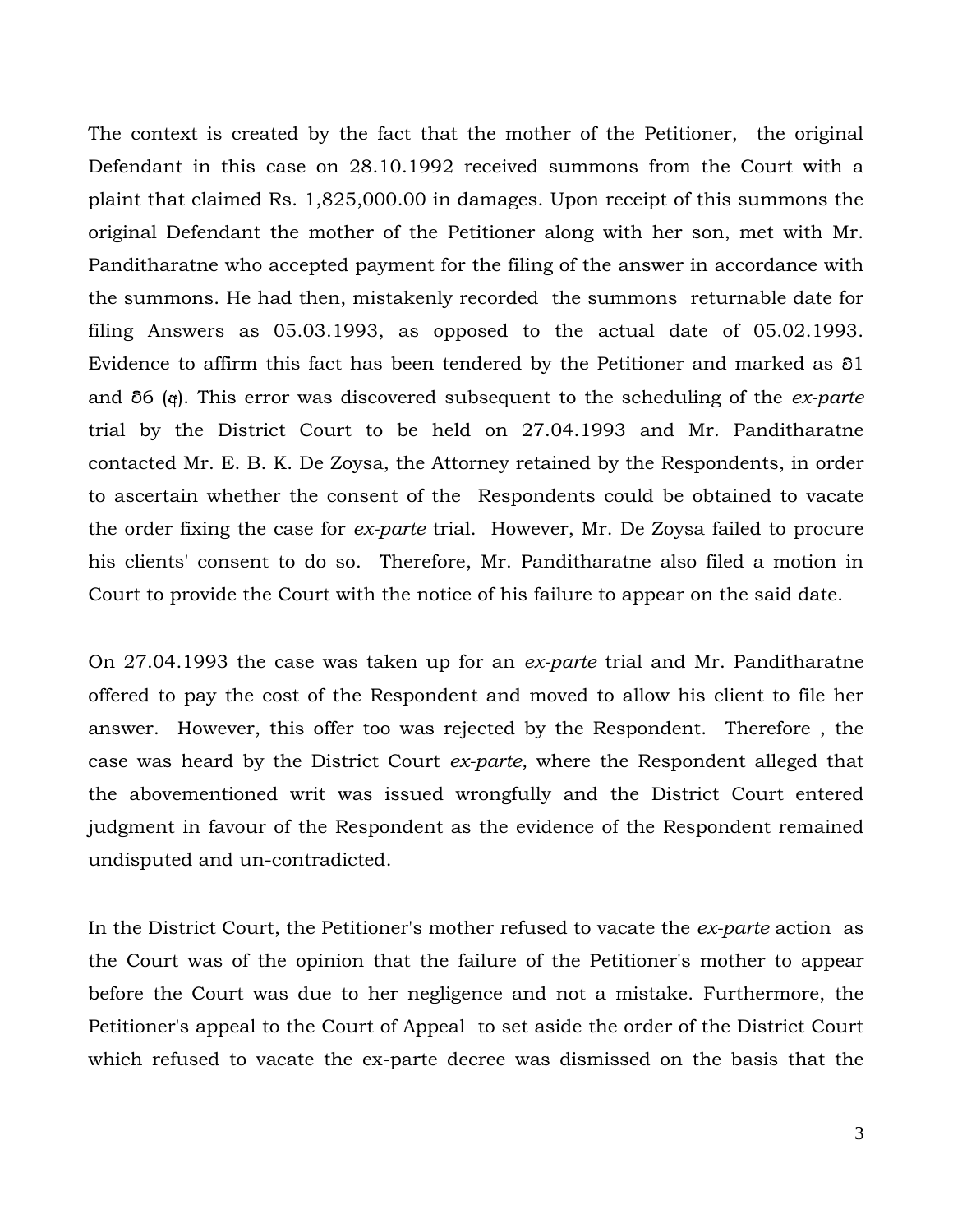Attorney-at-Law had not filed a proxy to appear while the Court further refused the plea to revise the ex-parte decree on the basis that though no documentary evidence was lead during the case, the Respondent had 'personal knowledge' of the case, which negated the need for such documentary evidence.

This issue madates the discussion of the present law pertaining to the failure of an Attorney to appear before Court on a given date with particular consideration as to whether a lawyer can appear on behalf of a client without a proxy or a defective proxy. In this regard, the Petitioners relied on the case of **Kathiresu v Sinniah** (*71 NLR 450)* where the Court vacated an *ex-parte* decree entered against the Defendant due to the fact that his lawyer had taken down the incorrect trial date erroneously. It was the opinion of the Court of Appeal in the present case that **Kathiresu v Sinniah** (71 NLR 450) was irrelevant as the proxy was filed at the time of the default of the Attorney, which the Court of Appeal believed were not the circumstances in the present case.

This Court notes that on 05.01.1993 the Petitioner (the original Defendant) has in fact signed the proxy as per Vide evidence at page 66 and 75 and the proxy was tendered to Court on  $05.03.1993$  and is marked " $84$ " in evidence. The question then arises as to whether the act of signing the proxy qualifies as sufficient in Sri Lankan Courts to enable the Attorney – at – Law to appear on behalf of the client.

In this regard, the Court notes the case of **L.J.Peiris and Co. Limited v L.C.H. Peiris** (74 NLR 261) where **Thamodaram J** stated that:

*"The relationship of a Proctor and client may well be a contract of agency but there is no law requiring that the contract should be in writing. A proxy is a writing given by a suitor to court authorizing the Proctor to act on his behalf".*

Further, there is precedent to indicate that the Courts will look at the intention of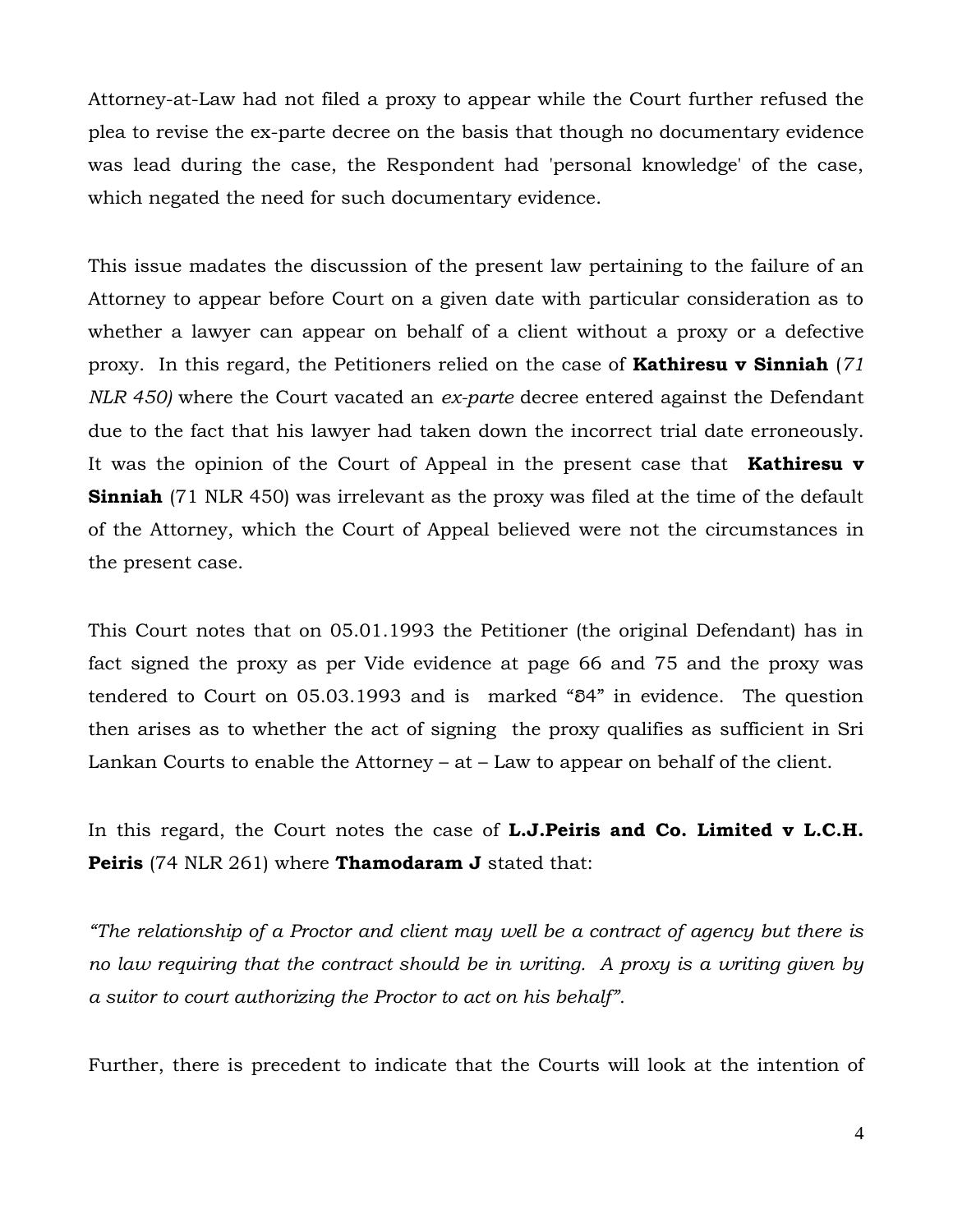the parties as opposed to the actual documentation available at the relevant time.

In the case of **Paul Coir (Pvt) Ltd v Waas** (2002) (1 SLR 13) **Wigneswaran J** held:

"*Whether there was an agency visible between the lawyer and the client on the basis of the documents filed was not what the Courts look for. It was the real intention of the parties at the relevant time which the Court examined".*

As such an intention is tangibly apparent to the Court, this Court also takes into account the case of **Udeshi v Mather (1988)** (*1 SLR 12)* where **Athukorala J** held that an irregularity in the appointment of a proxy is curable so far as there is no legal bar, or impediment, that prevents the acts that have already been done from being ratified. This case is also authority for the rule found in Section 27(1) of the Civil Procedure Code which states that:

*"The appointment of a registered attorney to make any appearance or application, or do any acts as aforesaid, shall be in writing signed by the client and shall be filed in Court; and every such appointment shall contain an address at which service of any process which under the provisions of this Chapter may be served on a registered attorney, instead of the party whom he represents, may be made.",* being a directory provision and not a mandatory rule.

Accordingly, the failure of Mr. Panditharatne to file the proxy prior to the date of summons should not, in law be considered fatal to his client's action, in the light that there is no legal impediment to it being so ratified. This view was also upheld by **Hutchinson J** in the case of **Tillekeratne v Wijesinghe** (*11 NLR 270).*

In this context, this Court feels that the proxy was created, as was intended by the parties, at the moment in time when the Petitioner paid Mr. Panditharatne the sum of Rs.1000 and placed her signature on the proxy document, which was on 05.01.1993, one month ahead of the date on which the Answer of the Petitioner was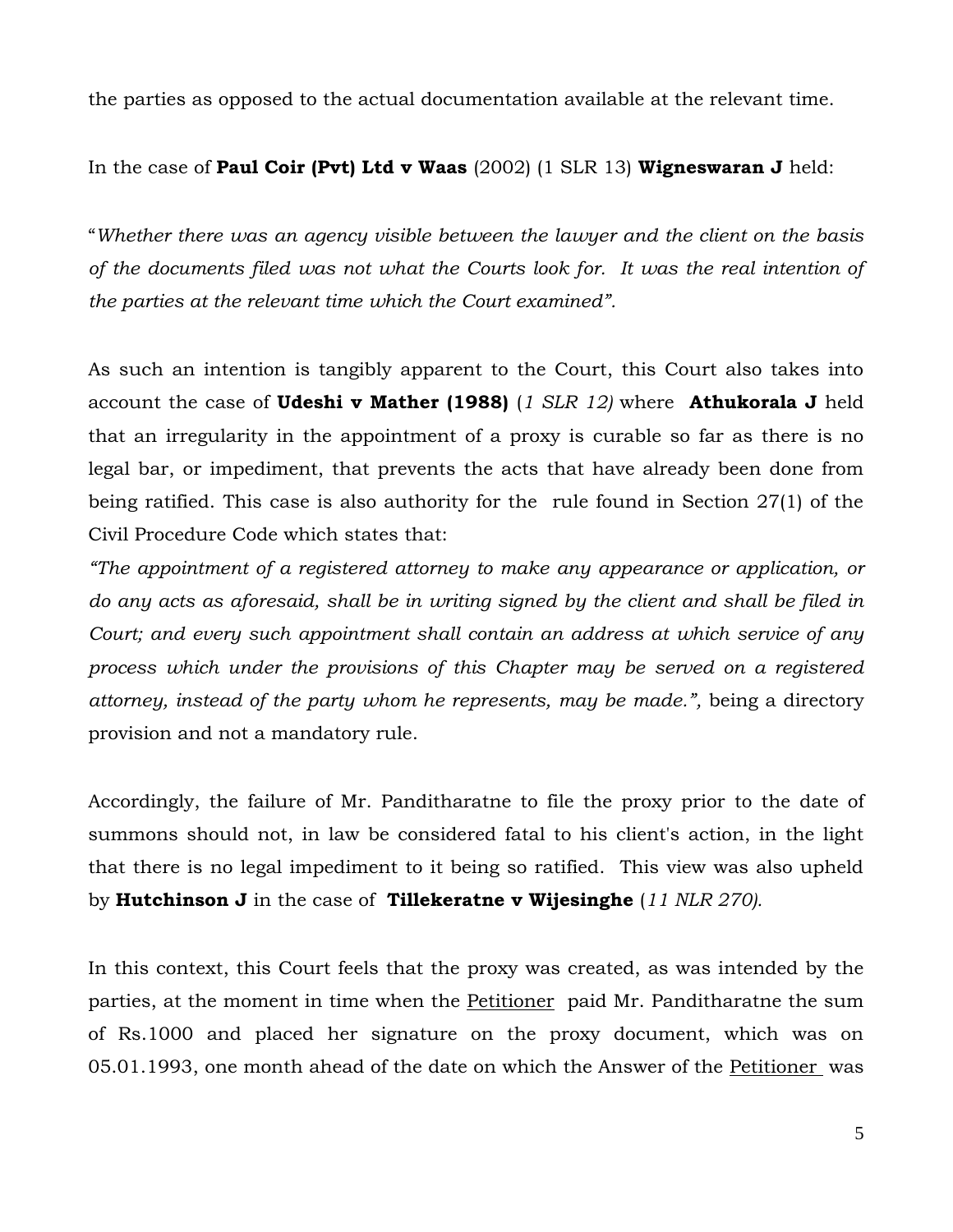due to be filed in Court. Therefore, it is the opinion of this Court that a valid proxy does exist and did exist at the moment in which the Answer of the Petitioner was due.

The issue of whether the error made by Mr. Panditharatne was due to negligence or a mistake is also relevant to this case. Extensive case law suggests that Courts are inclined to consider the error of a lawyer, whilst noting dates that are relevant to his case, as mistakes and not acts of negligence. This Court quotes the case of **Kathiresu v Sinniah** (71 NLR 450) where **H.N.G.Fernando J** held that the absence of both the Proctor and the Petitioner on the given date, arising out of confusion of dates, was a mistake and not due to the negligence of the parties. Accordingly, Court set aside the *ex-parte* decree. The Learned Judge arrived at this decision by taking into consideration the precedent set out in the case of **Punchihamy v Rambukpotha** (16 Times of Ceylon Law Reports) where **De Krester J** held:

"*The whole case indicates very gross carelessness on the part of the Defendant and it*  is most unfortunate that there should be now, in addition, a mistake on the part of the *proctor. The mistake however is there and must be given effect to."*

This Court feels that the abovementioned situation must be distinguished from that which is found in the case of **Packiyanathan v Singarajah** (1991) (*2 SLR 205)* and the case of **Schareguivel v Orr** (11NLR 302). In the said case of **Schareguivel v Orr**  (11NLR 302) the Court held that:

" To my mind facts indicates that there was negligence on the part of the proctor and not personal negligence on the part of the proctor and not personal negligence in the part of the Plaintiff. That however is immaterial. The plaintiff must suffer for his proctor's negligence. This is clearly laid down by **Bonser CJ** in **Pakir Mohideen v Mohamadu Cassim** (4 NLR 299)."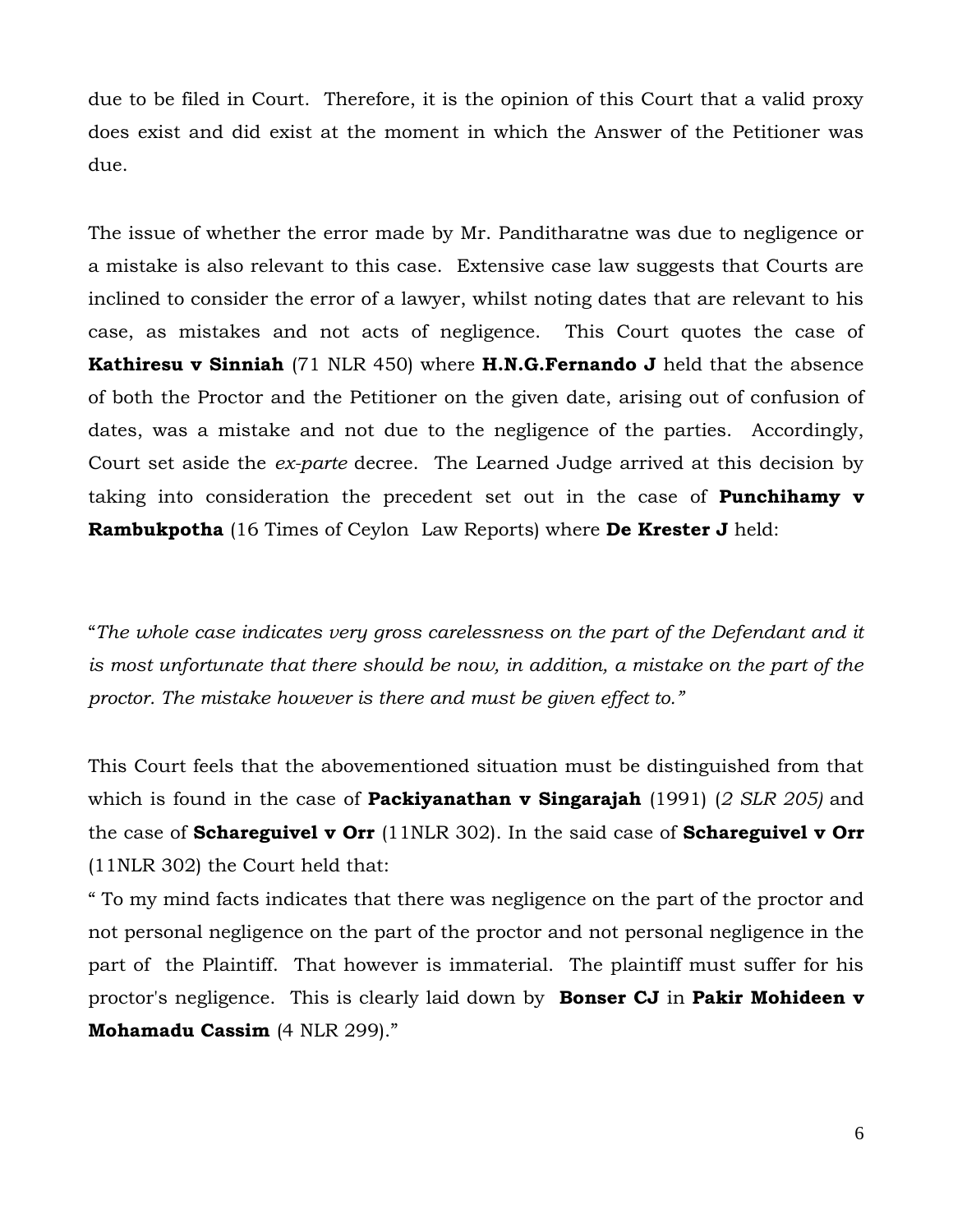In considering whether a mistake amounts to negligence as well as the distinction between these two elements, the Court finds the decision in **Packiyanathan v Singarajah** (2003)(2 SLR 205) relevant. Here, **Kulatunga J** noted that the distinguishing of a mistake from negligence '*will depend upon the facts and circumstances of each case'* and held that *' A mere mistake can generally be excused; but not negligence, especially continuing negligence.'* [(This sentiment is similarly echoed in **Wimalasiri and another v Premasiri** (2003 SLR 330)]. Accordingly, the Supreme Court refused to grant relief on basis that their conduct was negligent stemming from the fact that measures had not been taking by neither the Attorneyat-Law nor the Appellant until the lapse of 9 months subsequent to the ejectment.

The said cases are distinguished from the matter before this Court on the basis that Mr. Panditharatne and the Petitioner took all feasible measures to remedy the delay upon discovery of it. This effort made by them in rectifying the error qualifies it as one arising out of mistake as opposed to negligence.

The next issue which begs the consideration of this Court is the validity of the *exparte* judgment and the issues pertaining to the execution of the writ. The Respondent provided the Court with oral evidence of the damages caused but failed to adduce the decision of the Negombo District Court as evidence. This failure to adduce the decision of the Court is in contravention of Section 91 of the Evidence Ordinance which states that:

*"when the terms of a contract, or of a grant, or of any other disposition of property have been reduced by or by consent of the parties to the form of a document, and in all cases in which any matter is required by law to be reduced to the form of a*  document, no evidence shall be given in proof of the terms of such contract, grant, or *other disposition of property, or of such matter, except the document itself, or secondary evidence of its contents in cases in which secondary evidence is admissible under the provisions hereinbefore contained ."*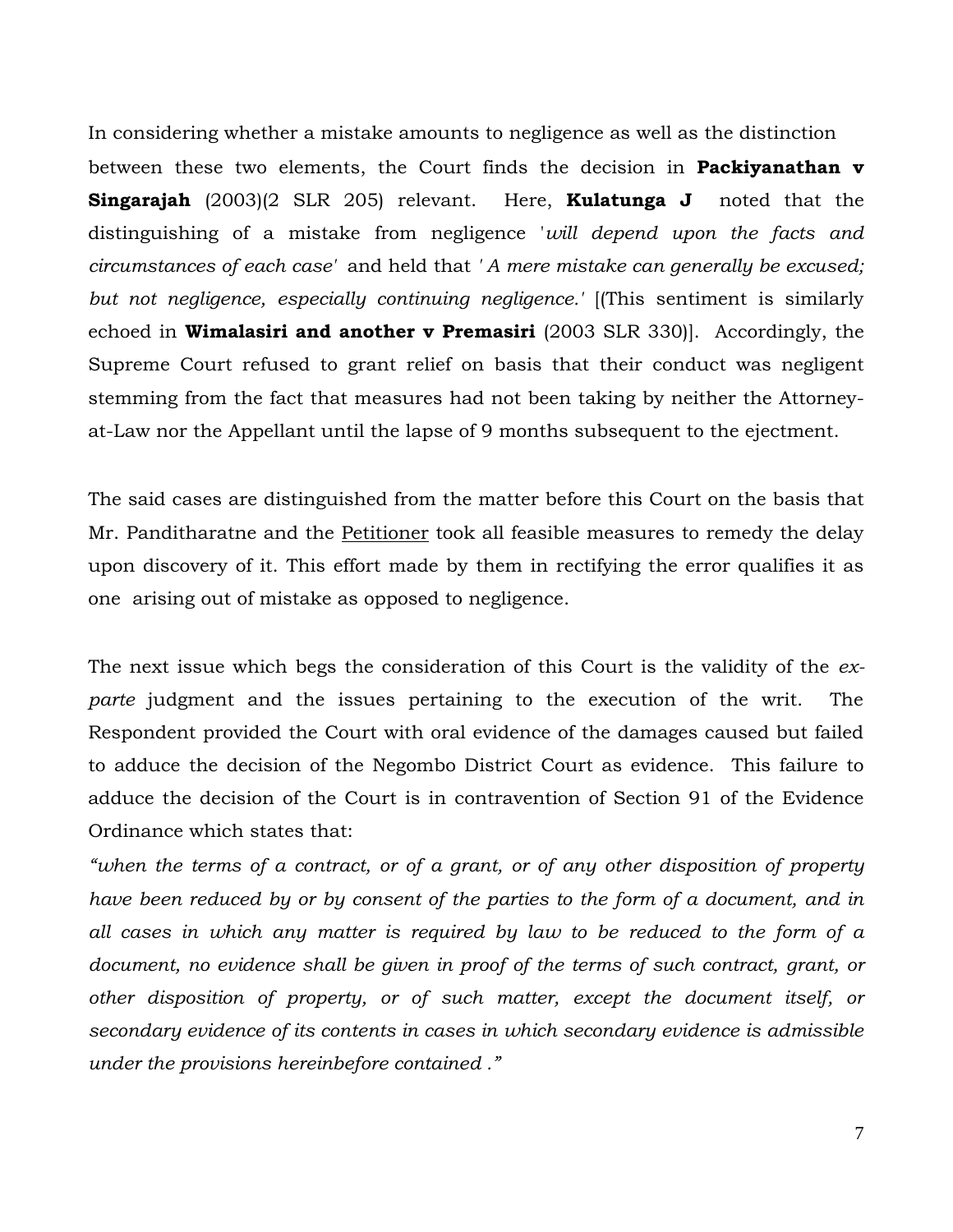Accordingly, the Respondent's oral evidence of the decision of the Negombo District Court, or lack thereof, is inadmissible due to the fact that the original primary evidence was in existence and not submitted to Court. Therefore, the District Court was not provided with all the relevant and material facts prior to arriving at its decision. The inadmissibility of oral evidence in the event of the existence of primary evidence was affirmed by **Basnayake CJ** in the case of **Queen v Murugan Ramasamy** (*64 NLR 433)* while this sentiment is further echoed in Section 59 of the Evidence Ordinance which states that: " *All facts, except the contents of documents, maybe proved by oral evidence",* and supported by E.S.S.R.Coomaraswamy in 'A Textbook of the Law of Evidence.' In this light, the existence of 'personal knowledge' , as held by the Court of Appeal is insufficient grounds upon which oral evidence, when primary documentary evidence exists, can be affirmed as sufficient and satisfactory.

The issue of imposing liability for damages on the Petitioner for the harm caused to the Respondent"s machinery by the Fiscal Officer at the time of the ejectment was also raised in this Court. Precedent in this regard was established in the case of **Ranesinghe v Henry** (*1 NLR 303* )where Bonser CJ held that the cost of damages that are incurred in the process of executing a writ falls on the creditor, in this context on the Petitioner. It is noteworthy that at the time of the ejectment writ being executed by the Fiscal Officer, the Petitioner was not present at the scene hence making it impossible to hold her liable for the damages caused to the property of the Respondent. Furthermore, Section 85(1) of the Civil Procedure Code states that:

*"The plaintiff may place evidence before the court in support of his claim by affidavit, or by oral testimony and move for judgment, and the court, if satisfied that the plaintiff is entitled to the relief claimed by him, either in its entirety or subject to modification, may enter such judgment in favour of the plaintiff as to it shall seem proper, and enter*